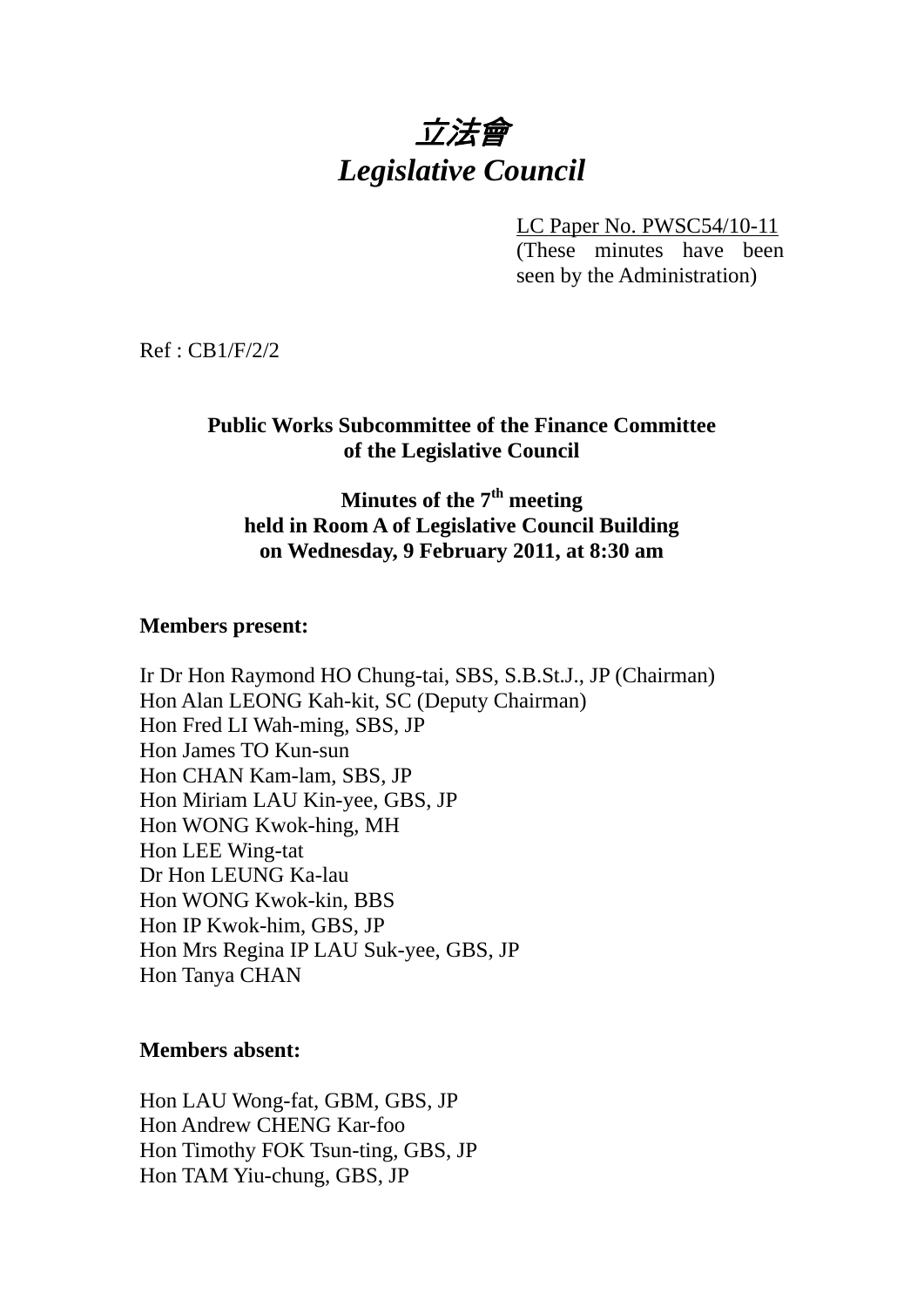Hon Abraham SHEK Lai-him, SBS, JP Hon CHEUNG Hok-ming, GBS, JP Prof Hon Patrick LAU Sau-shing, SBS, JP Hon KAM Nai-wai, MH Hon Cyd HO Sau-lan Hon Starry LEE Wai-king, JP Hon CHAN Hak-kan Hon Albert CHAN Wai-yip

# **Public officers attending:**

| Ms Doris HO Pui-ling        | Deputy Secretary for Financial Services and                                      |
|-----------------------------|----------------------------------------------------------------------------------|
|                             | the Treasury (Treasury)3                                                         |
| Mr Enoch LAM Tin-sing, JP   | Deputy Secretary for<br>Development<br>(Works)2                                  |
| Mr Thomas CHOW Tat-ming, JP | Permanent<br>Secretary for Development<br>(Planning and Lands)                   |
| Ms Anissa WONG, JP          | Permanent Secretary for the Environment                                          |
| Ms Joyce HO Kwok-shan       | Principal Assistant Secretary for Financial<br>Services and the Treasury (Works) |
| Mr Kenneth CHEN Wei-on, JP  | <b>Under Secretary for Education</b>                                             |
| Ms Amy WONG Pui-man         | Principal Assistant Secretary<br>(Higher)<br>Education)                          |
|                             | <b>Education Bureau</b>                                                          |
| Mrs Dorothy MA CHOW Pui-fun | Mrs Dorothy MA CHOW Pui-fun                                                      |
|                             | Deputy Secretary-General (1)                                                     |
|                             | <b>University Grants Committee Secretariat</b>                                   |
| Mr CHAN Wing-tak            | Mr CHAN Wing-tak                                                                 |
|                             | Chief Technical Adviser<br>(Subvented)                                           |
|                             | Projects)                                                                        |
|                             | <b>Architectural Services Department</b>                                         |
| Professor WONG Yuk-shan     | Vice-President (Administration<br>and                                            |
|                             | Business)                                                                        |
|                             | Hong Kong University of Science<br>and<br>Technology                             |
| Mr Andrew NOWAK-SOLINSKI    | Associated<br>Director<br>$\sigma$<br>Facilities                                 |
|                             | <b>Management Office</b>                                                         |
|                             | Hong Kong University of Science and                                              |
|                             | Technology                                                                       |
| Mr Raymond LEE Kai-wing     | Principal Assistant Secretary (Planning and<br>Lands)5                           |
|                             | <b>Development Bureau</b>                                                        |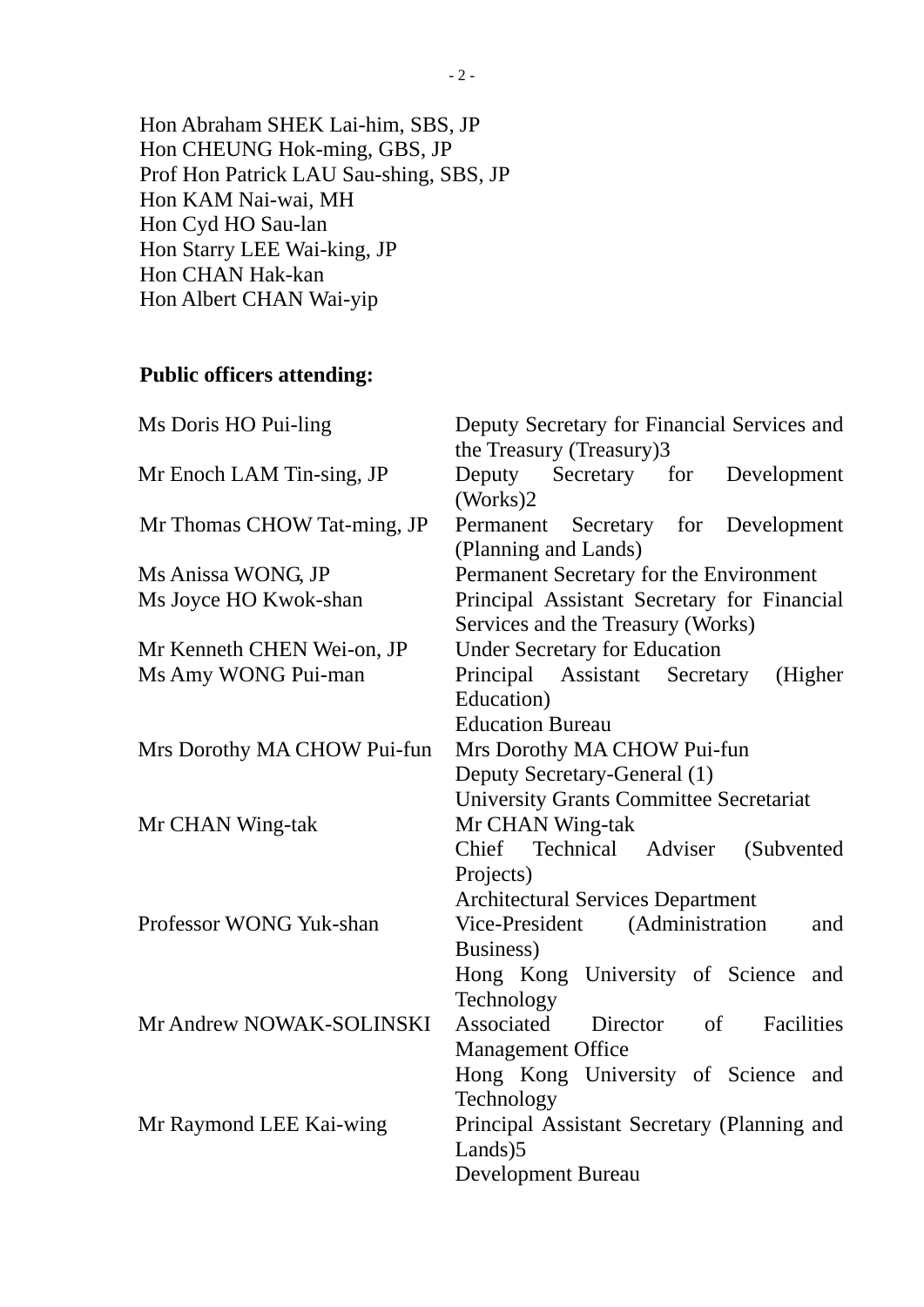| Mr HON Chi-keung, JP    | Director of Civil Engineering<br>and          |
|-------------------------|-----------------------------------------------|
|                         | Development                                   |
| Mr Raymond WONG Wai-man | <b>Assistant Director (Territorial)</b>       |
|                         | <b>Planning Department</b>                    |
| Mr LIU Chun-san         | Chief Engineer (Project 2)                    |
|                         | (New Territories North and West)              |
|                         | Engineering and Development<br>Civil          |
|                         | Department                                    |
| Mr WONG Hung-keung      | <b>Assistant Director (Project)1 (Acting)</b> |
|                         | <b>Housing Department</b>                     |
| Mr YUNG Cho-leung       | <b>Chief Engineer (Land Works)</b>            |
|                         | Engineering and Development<br>Civil          |
|                         | Department                                    |
| Miss Sapphire LO        | District Lands Officer (District Lands        |
|                         | Office, Tuen Mun) (Acting)                    |
|                         | <b>Lands Department</b>                       |

#### **Clerk in attendance:**

Ms Debbie YAU Chief Council Secretary (1)6

#### **Staff in attendance:**

Mrs Constance LI Assistant Secretary General 1 Ms Diana WONG Senior Council Secretary (1)8 Mr Frankie WOO Senior Legislative Assistant (1)3 Ms Christy YAU Legislative Assistant (1)1

 The Chairman reported that a total of 20 projects amounting to \$30,003.81 million had been endorsed by the Public Works Subcommittee (PWSC) in the 2010-2011 session so far. Of the total amount endorsed, \$26,936.81 million was related to capital works projects.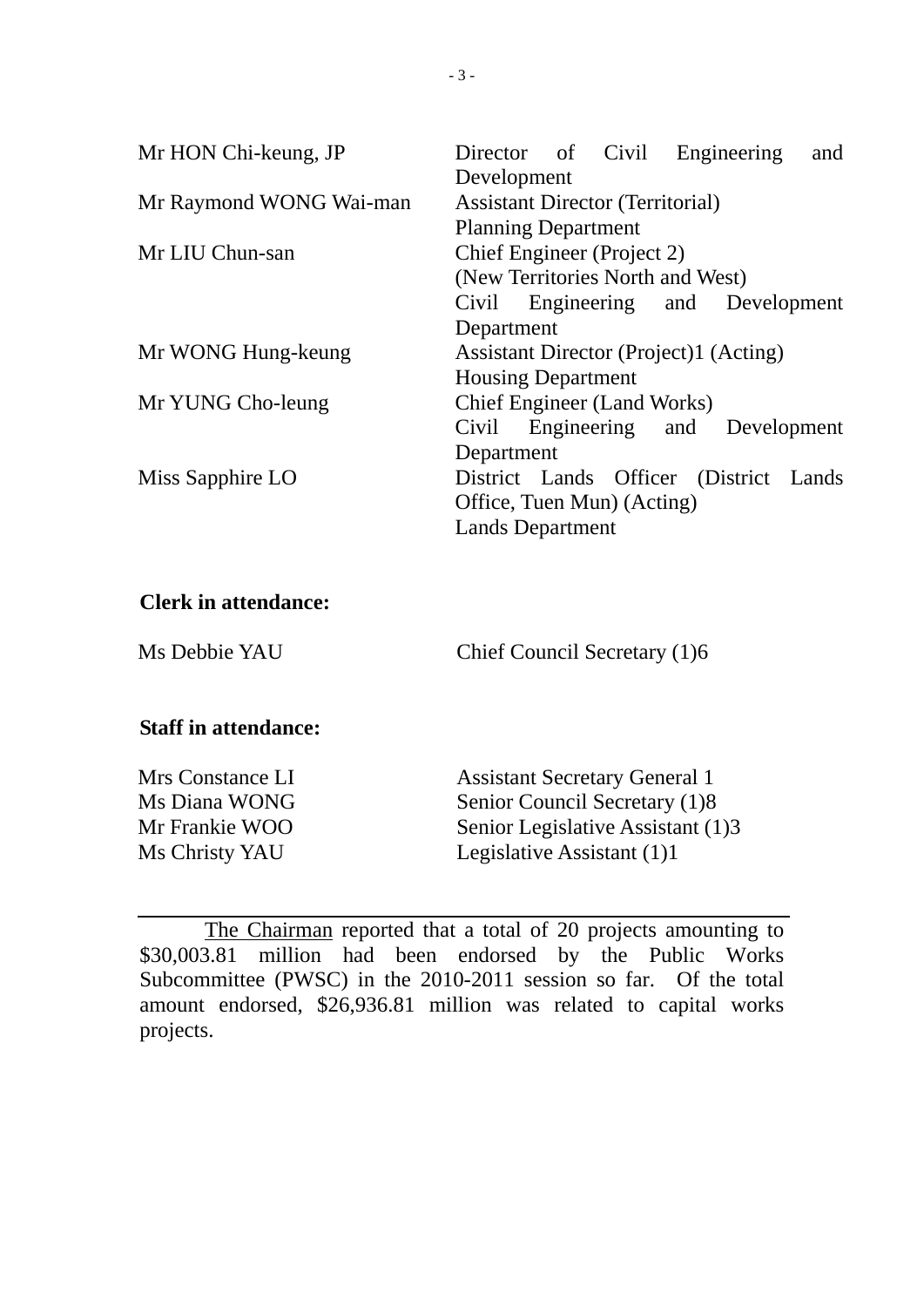#### **Head 708 – Capital Subventions and Major Systems and Equipment PWSC(2010-11)36 14EL Research and Academic Building, The Hong Kong University of Science and Technology**

2. The Chairman advised that the proposal was to upgrade 14EL to Category A at an estimated cost of \$360.2 million in money-of-the-day (MOD) prices for the construction of a new research and academic building by The Hong Kong University of Science and Technology (HKUST) within its campus in Clear Water Bay. The Panel on Education had been consulted on the proposal at its meeting on 10 January 2011. At the request of Panel members, the Administration had provided supplementary information to the Panel on 7 February 2011.

3. While expressing support for the proposal, Mr WONG Kwok-hing urged HKUST to take heed of members' concerns in achieving higher standards of environmental protection and energy conservation. Prof WONG Yuk-shan, Vice-President (Administration and Business), HKUST responded that environmental protection was one of the policy directions of HKUST. Specifically, the new building would adopt various forms of energy efficient features, including water-cooled chillers, automatic demand control of chilled water circulation system, automatic condenser tube cleaning equipment and heat wheels for heat energy reclaim of exhaust air. Moreover, environment protection principle would also be applied to the building design and choice of material so as to achieve the expected results of energy conservation.

4. The Chairman enquired about the provisions of barrier-free access within the new premises. Prof WONG Yuk-shan of HKUST said that ramps for persons with disabilities would be in place both inside and outside the new building. The public areas within the building would also be widened to facilitate the alternative use of the areas for other purposes such as exhibition, which would also allow more convenience for the disabled.

5. The item was voted on and endorsed.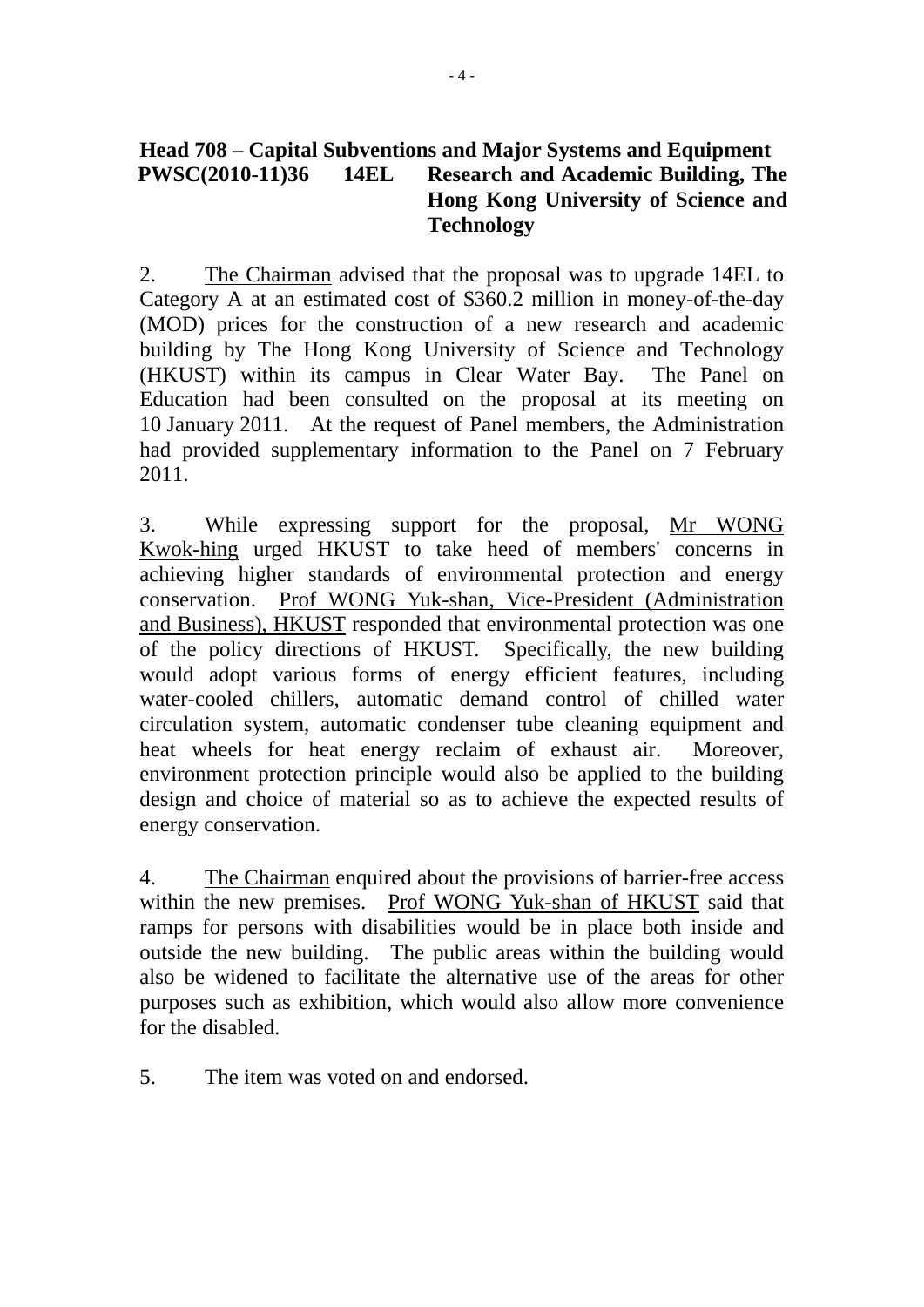#### **Head 707 – New Towns and Urban Area Development PWSC(2010-11)37 733CL Review studies on Hung Shui Kiu new development area** — **consultants' fees and site investigation**

6. The Chairman advised that the proposal was to upgrade 733CL to Category A at an estimated cost of \$70.4 million in MOD prices to engage consultants to undertake a planning and engineering study (P&E Study) and associated site investigation works for the development of the proposed new development area (NDA) in Hung Shui Kiu (HSK). The Panel on Development had been consulted on the proposal at its meeting on 25 January 2011 and Panel members in general supported the proposal.

#### *Planning of HSK NDA*

7. While supporting the proposal, Mr WONG Kwok-hing requested the consultants engaged in the project to learn from the lessons of the Tin Shui Wai development. He said that residents of Tin Shui Wai suffered from inadequate facilities and support because community ancillary facilities, such as hospital, community centres and leisure facilities, were not provided until the residents had moved into the area for some years. Moreover, the planning of Tin Shui Wai had not provided for sufficient economic development, such as local economy, and the lack of job opportunities in the area had rendered most of the residents poverty-stricken. Mr WONG urged the consultants engaged for the proposed HSK NDA to pay special attention to the development of the local economy, community facilities and needs of the residents in the area.

8. The Principal Assistant Secretary (Planning and Lands)5, Development Bureau (PAS(P&L)) advised that the Administration had undertaken a study on the experience of the Tin Shui Wai development for reference in the planning and development of NDAs in the North East New Territories (NENT) and North West New Territories (NWNT). The Chief Engineer (Project 2) (New Territories North and West), Civil Engineering and Development Department (CE(P2)/CEDD) supplemented that in carrying out the P&E Study for the proposed HSK NDA, CEDD would take into account the economic development and hence employment opportunities for the area and the need of community facilities based on the projected population. It would also co-ordinate with other relevant bureaux in seeking funding approval with a view to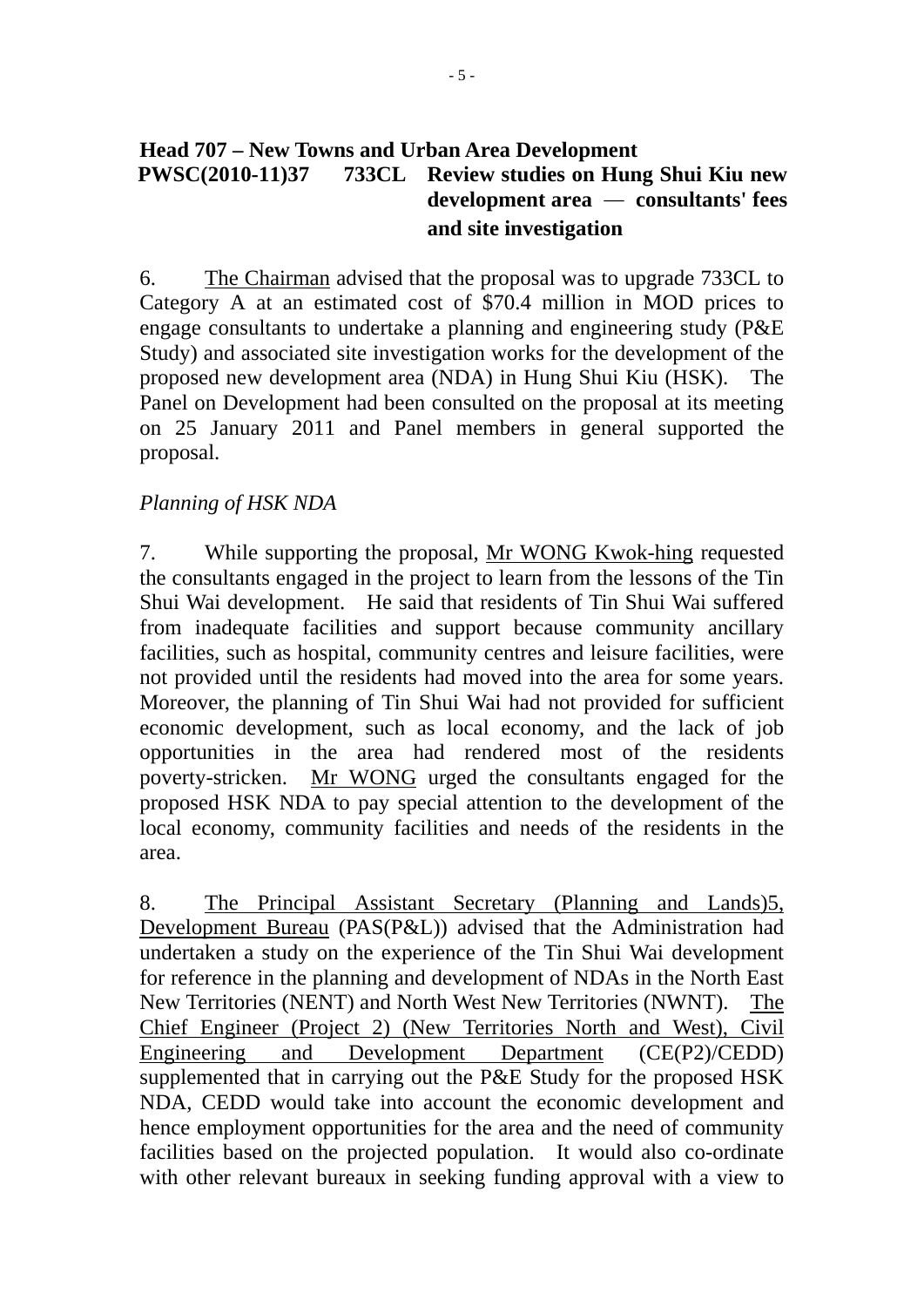providing these facilities in a timely manner. CE(P2)/CEDD further said that efforts would be made to facilitate provision of commercial activities at street-level in HSK NDA such that residents would not need to rely solely on shopping centers for their daily necessities.

#### *Development schedule of HSK NDA and land supply*

9. Mr LEE Wing-tat considered that the planning of HSK NDA was rather protracted and enquired about the development timeframe of HSK NDA. As the development of HSK NDA would take a considerably long time to complete, and in view of limited land supply, high real estate prices and inadequate public rental housing units in the territory, Mr LEE asked whether the Administration would make available the first lot of land in HSK DNA as early as possible.

10. The Director of Civil Engineering and Development (DCED) acknowledged that there was limited land supply in Hong Kong. The P&E Study would examine the extent of land acquisition required for the implementation of the HSK NDA. DCED projected that it would take about three years to complete the P&E Study, and another two years for the statutory procedures followed by land resumption and clearance. Under this schedule, infrastructure development for the first lot of land in the NDA would be around 2019.

11. Mr LEE Wing-tat expressed concern that apart from the plot of land at Anderson Road, there would not be any suitable land sites for development in the interim. He questioned whether land would be available in HSK NDA before 2019 and urged the Administration to consider implementing the development in phases instead of carrying out the entire procedure in one-go so as to expedite the NDA development. The Chairman shared the concern and requested the Administration to refer to the development of NDAs in the 1970's and 1980's which were implemented in phases.

12. In response, DCED said that 2019 was only an estimated time for commencing works for the HSK NDA. He undertook to advance the works if land resumption and clearance could be completed earlier. The Assistant Director (Territorial), Planning Department (AD/PD) added that the Planning and Development Study on North West New Territories completed in 2003 had identified HSK as a suitable NDA. The "Hong Kong 2030: Planning Vision and Strategy", completed in 2007, recommended to proceed with the HSK NDA and the proposed P&E Study would expand the tentative area of the NDA from 450 hectares to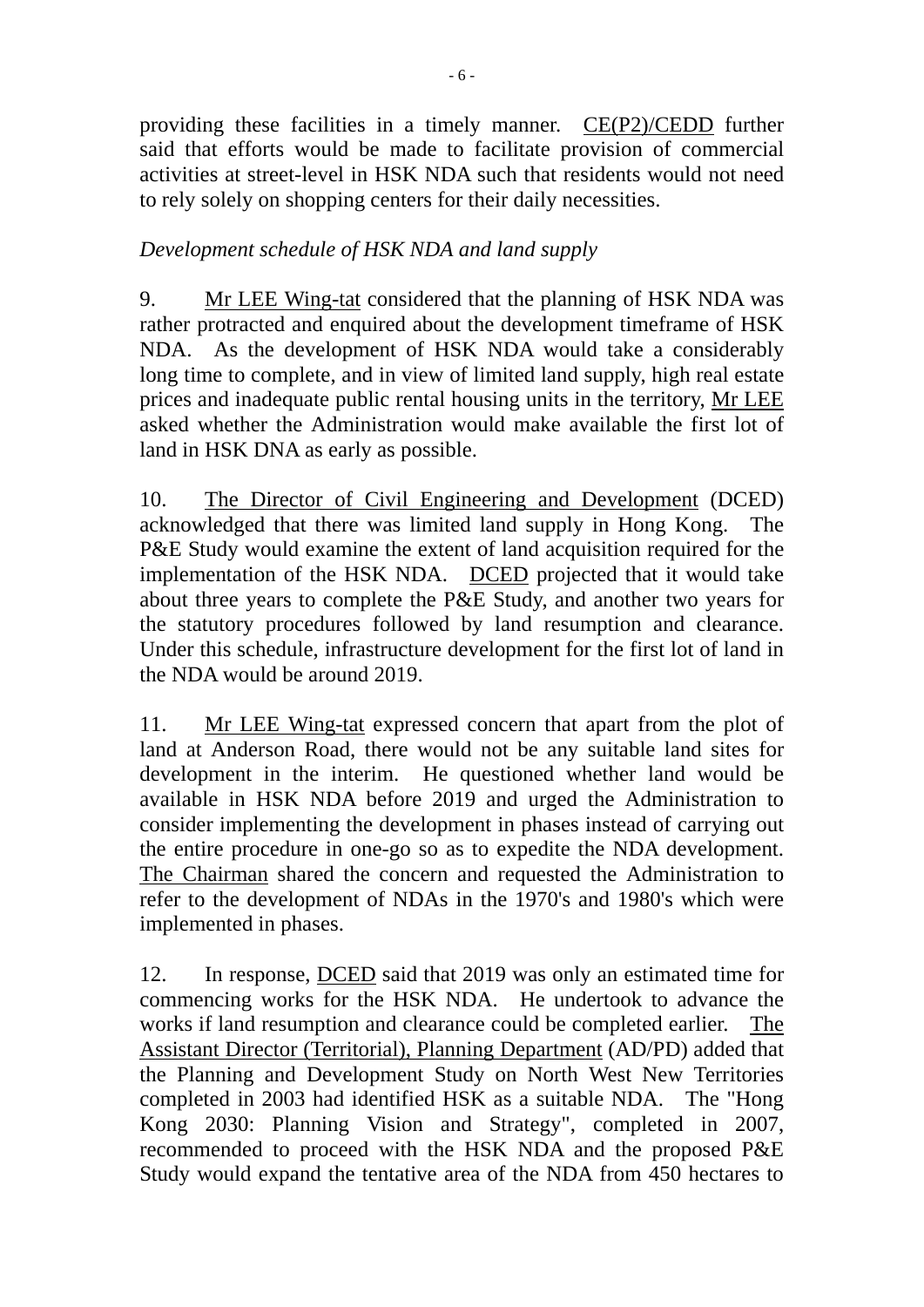790 hectares so as to identify more land for development to meet various territorial needs in the next 20 to 30 years.

13. Mrs Regina IP considered that the two-year long statutory procedures formulated during the colonial times were now outdated. As HSK NDA was not a large plot of land, she considered that its development timeframe could be further compressed in order to respond to various social and economic needs in a more timely manner. Mrs IP requested the Administration to expedite the implementation of HSK NDA by exploring the feasibility of advancing development of some sites of the NDA. She also requested the Administration to provide details on the various steps of taking forward the project, the timeframe from planning to implementation of a typical NDA, and to review such development timeframe.

Admin

14. The Permanent Secretary for Development (Planning and Lands) (PS(P&L)) responded that it was Government's policy to make available sufficient land to satisfy the development need of the territory. A steering committee chaired by the Financial Secretary had been set up to co-ordinate with different bureaux and departments to streamline the work process and resolve interdepartmental issues to release more land for public use. PS(P&L) added that apart from the statutory procedures, time would be needed for public engagement on the proposals, land resumption and clearance, and detailed designs of individual works projects. The Administration would draw reference from recent incidents related to land resumption and strive to reduce strife with the villagers. He said that the wide range of issues arising from the proposals was fairly complicated and sufficient time was needed to handle the matters. He undertook to expedite the works progress and provide the requested information to the Subcommittee.

15. The Chairman noted that there was an allowance of six months for time extension of the P&E Study due to unforeseen delay, adjustment of study scope or other causes, and queried whether such extension arrangement was a standard practice. He commented that the Government should be able to provide an accurate estimate since it had more than 30 years of experience in developing NDAs. DCED clarified that the study period stipulated in the contract with the consultants was 30 months only, and the allowance of six months was only to cater for eventualities.

16. Expressing support for the proposal, Ms Miriam LAU called upon the consultant of the P&E Study to be more innovative rather than simply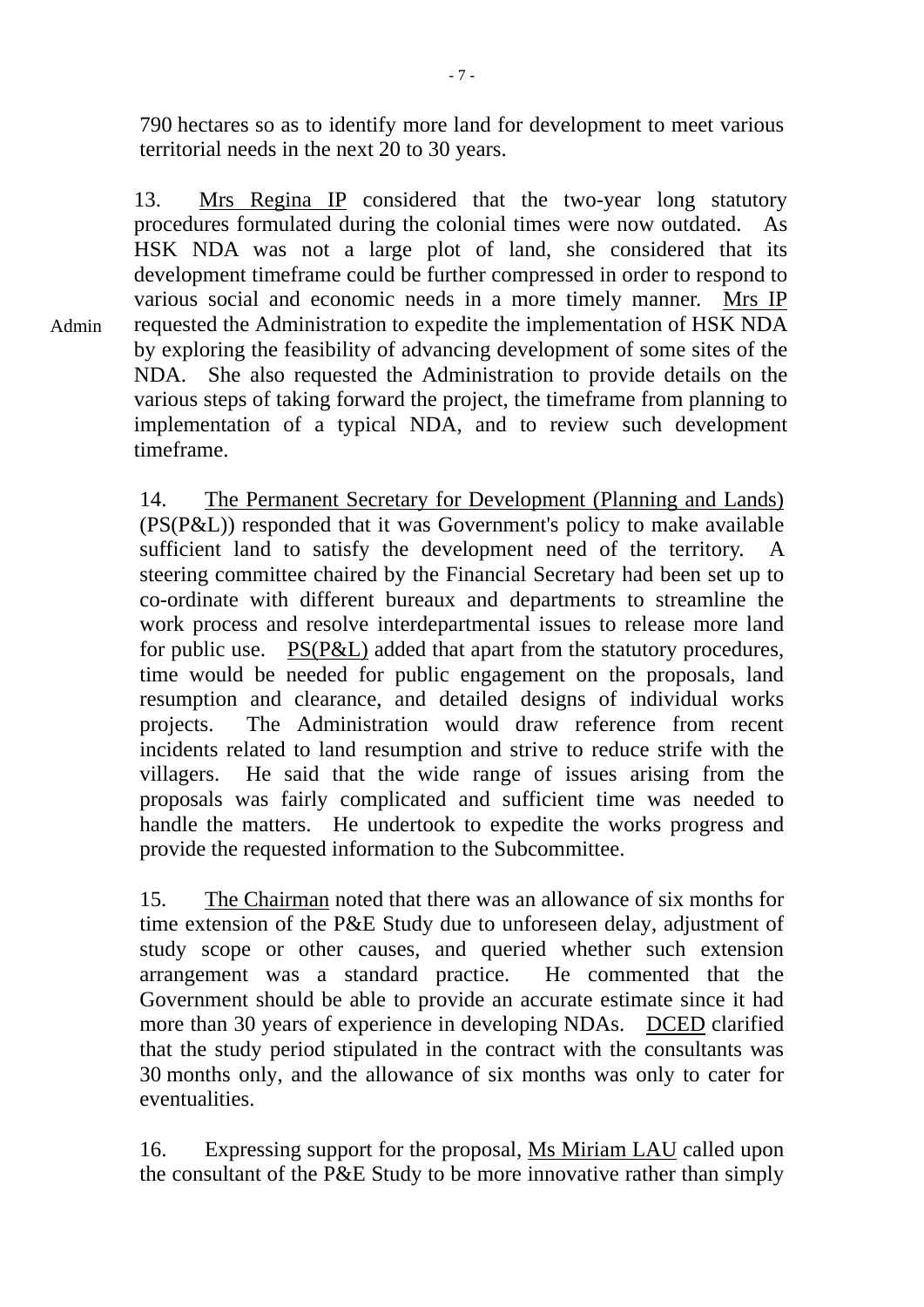following the same approach in previous studies for other developed NDAs. For example, for territorial demand for commercial and industrial land, consideration could be given to relocating part of the Government bureaux/departments to HSK to vitalize it and turn it into a self-sustained economic area. This would have a positive impact on other existing new towns, such as Tin Shui Wai which could follow suit. AD/PD took note of the suggestion and agreed to conduct relevant assessments in the P&E Study to identify suitable sites for commercial and industrial purposes to enliven the neighbourhood of HSK.

#### *Transport facilities*

17. Ms Miriam LAU enquired about measures to improve accessibility to HSK. As the transport costs for Tin Shui Wai and Tuen Mun were rather high, she urged the consultants to seriously study the transport links to enhance the accessibility of HSK. AD/PD responded that transport would be one of the foci of the P&E Study and the plan was to make HSK railway-accessible.

18. Ms Miriam LAU further enquired whether the Northern Link could commence operation early so as to provide connection with the West Rail Line to facilitate the development of HSK. AD/PD and DCED replied that the implementation schedule of the Northern Link would depend on the outcome of the review and update of the Railway Development Strategy 2000 which would commence shortly. Noting the proximity of the Northern Link to HSK, Ms LAU requested the Administration to include the development of the Northern Link in the P&E Study. AD/PD emphasized that the P&E Study would provide inputs to the review and update of the Railway Development Strategy 2000 and take account of its recommendations for the Northern Link as the two studies were conducted in parallel.

19. Mr IP Kwok-him pointed out that HSK NDA was a basin surrounded by hills, and air pollution could not be easily dispersed. Noting that the P&E Study would include assessment on air ventilation, Mr IP enquired whether consideration would be given to adopt environmental-friendly transportation facilities to reduce carbon emission.

20. PAS(P&L) responded that planning and technical assessments on environmental, traffic and air ventilation of the recommended proposals would be thoroughly carried out in the process of the P&E Study. DCED added that an environmental impact assessment under the P&E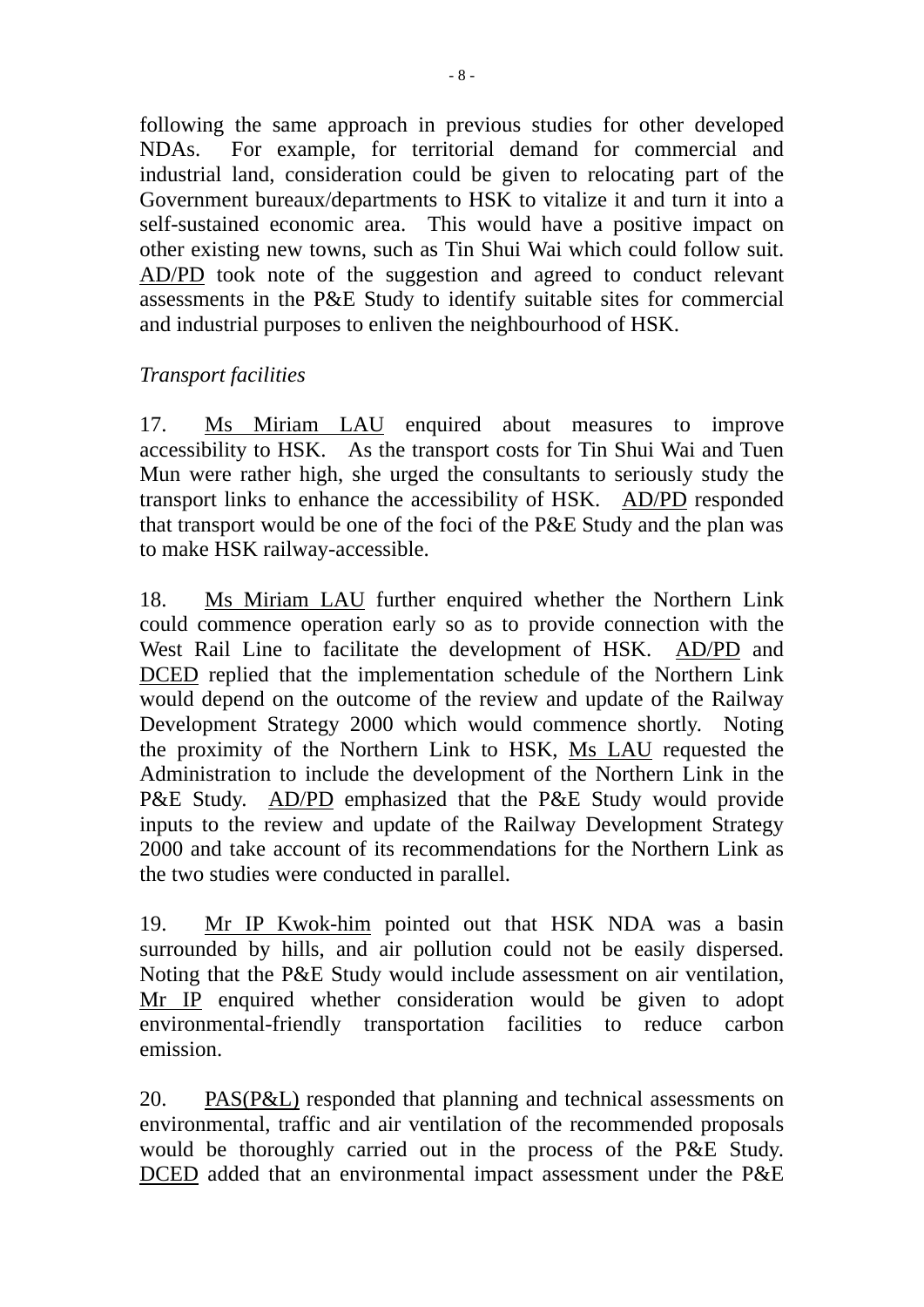Study for the proposed developments and associated engineering infrastructure would be conducted, including assessments on air quality. The Administration planned to rely on the railway network as the essential means of public transport, and would review the deployment of electric cars and light rail network for the new area. Cycle tracks would be planned within the NDA as far as practicable. Furthermore, strategic routes were already present on the outskirt of the NDA and this would minimize carbon emissions arising from the NDA.

21. The item was voted on and endorsed. Mr LEE Wing-tat requested that the item be voted on separately at the relevant meeting of the Finance Committee (FC).

### **PWSC(2010-11)38 681CL Formation, roads and drains in Area 54, Tuen Mun** — **phase 2**

22. The Chairman advised that the proposal was to upgrade part of 681CL to Category A at an estimated cost of \$325.2 million in MOD prices to carry out site formation works at Site 2 in Area 54, Tuen Mun for public rental housing (PRH) development and associated infrastructural works. The Panel on Development had been consulted on the proposal at its meeting on 25 January 2011.

#### *Compensation for land resumption*

23. Mr LEE Wing-tat expressed concern that the delay in the Administration's processing of compensatory arrangement had caused financial loss to some affected land owners and eligible households who had not yet accepted the Government's offer. Noting that 49 out of a total of 69 land owners had accepted the Government's compensation offers, Mr LEE enquired whether the Government was negotiating with the remaining 20 land owners on the compensation and re-housing arrangements.

24. DCED responded that the Government fully understood the concerns of the affected land owners and eligible households, and advised that about 70% of them had accepted the Government's offer of compensation.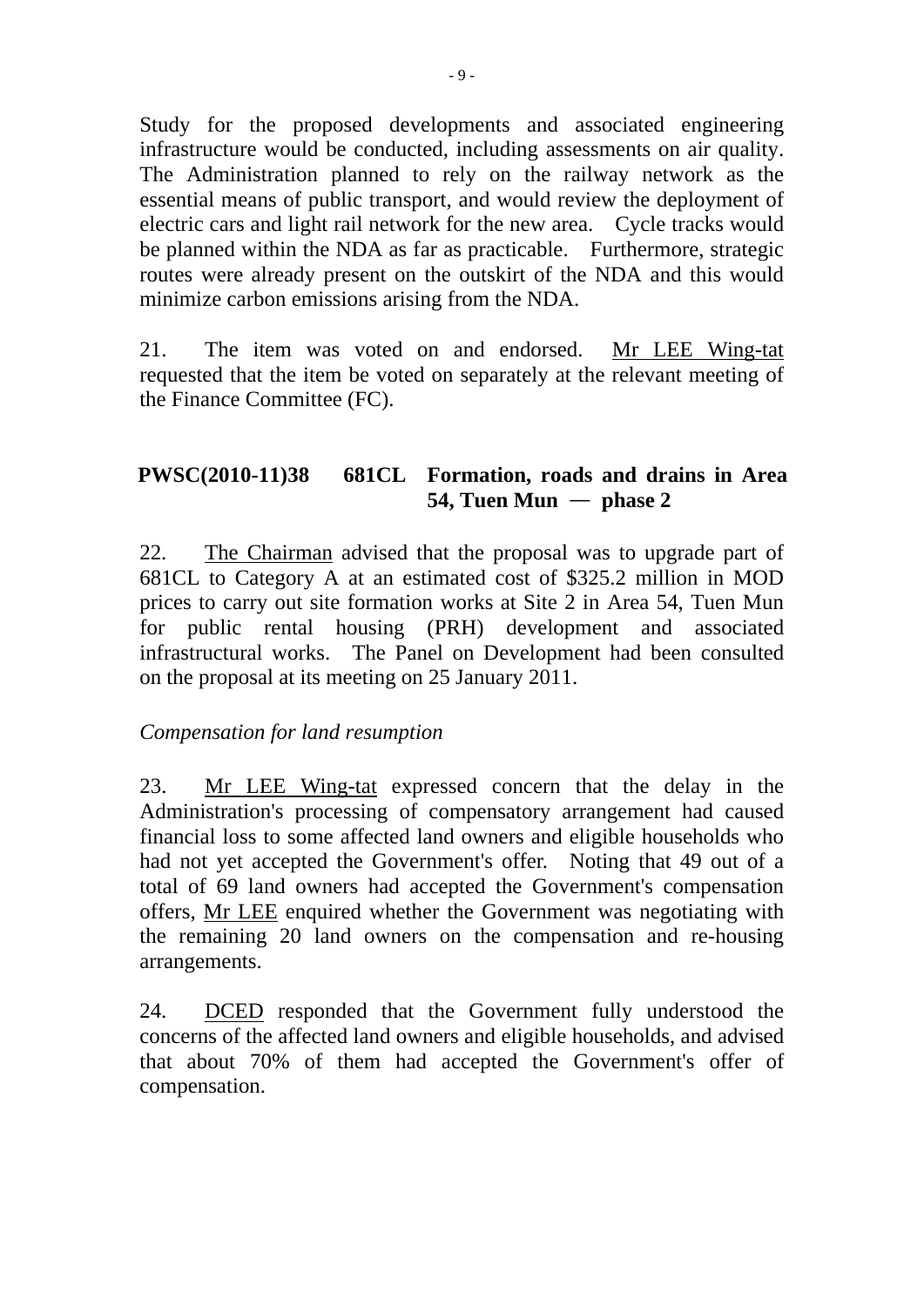25. The District Lands Officer (District Lands Office, Tuen Mun) (Acting), Lands Department, (DLO/LD(Atg.)) added that based on CEDD's site handover date for the PRH development, the Administration had developed a timetable for various land resumption actions according to the statutory procedures and worked in accordance with it. She emphasized that the amount of compensation or ex-gratia allowances to be offered to affected land owners/residents was never a factor of consideration in Government's timing of actions for land resumption and clearance. Amongst the 20 ex-owners who had not accepted the Government's compensation offers, 17 had recently submitted their claim proposals to the Lands Department through their surveyors. The Government had since requested the surveyors representing these ex-owners to provide clarification, explanation and additional information on the claim reports, and would further review the cases once all the information was received. DLO/LD(Atg.) further advised that if the ex-owners wanted to receive a provisional payment of compensation, they could approach the District Lands Office/Tuen Mun direct to arrange for such payment in which the amount would be equivalent to the market value of the resumed property on the date of reversion as assessed by the Lands Department. In the event that the ex-owner could not reach an agreement with the Government on the compensation amount, the party concerned could file an application with the Lands Tribunal for determination of the amount of compensation in accordance with the relevant Ordinance.

26. In reply to Mr LEE Wing-tat's enquiry about the usefulness of the claim report, DLO/LD(Atg.) said that the claim submitted in writing by the ex-owners was a legitimate claim under the relevant Ordinance. The Administration would study in detail the surveyor's claim report which included the figures, basis of assessment and market reference, and accept the report if deemed reasonable.

#### *Interim housing arrangement*

27. Noting that there were 106 households affected by the proposed works, and exgratia allowances and/or accommodation in public housing had been offered to 54 eligible households, Mr LEE Wing-tat enquired about the arrangement for the remaining 52 households. DLO/LD(Atg.) advised that 52 households were ineligible for rehousing or ex-gratia allowances. Nevertheless, accommodation in transit centre would be provided to them if they could not find any accommodation. She added that as at the clearance day on 28 September 2010, no one had been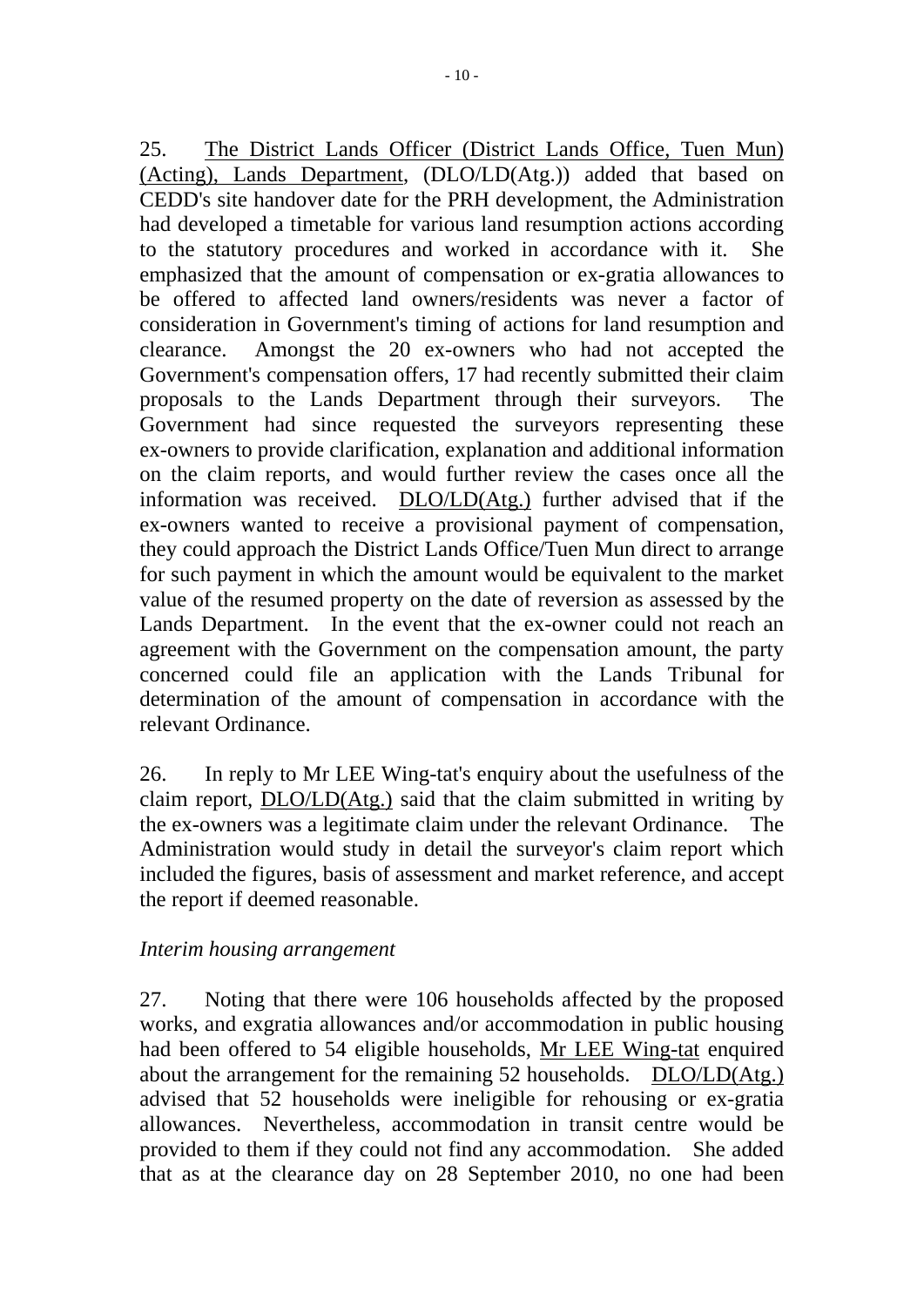rendered homeless.

28. Mr LEE Wing-tat commented that the interim housing offered by the Housing Authority rarely catered for privacy for the residents as single persons were only provided with a bed space in the unit. He considered such arrangement unsatisfactory.

29. While expressing support for the proposal, Mr IP Kwok-him enquired about the condition and privacy of interim housing arrangement arising from land resumption and clearance. The Assistant Director (Project)1 (Acting), Housing Department, (AD/HD(Atg.)) advised that since interim housing was intended to provide temporary housing to those in need, it would not be as good as those of PRH. However, the existing condition and provision of privacy were acceptable standards. Nevertheless, he undertook to look into the matter in consultation with the relevant bureaux/departments.

## *Concerns of residents at Siu Hong Court*

30. Noting that the proposed PRH development at Site 2 would comprise 5 000 units for more than 10 000 residents, Mr LEE Wing-tat relayed the concern of the Siu Hong Court residents that future residents at Site 2 might trespass on Siu Hong Court to access the West Rail and Light Rail stations. The Incorporated Owners (IO) of Siu Hong Court (Phase 3 & 4) had urged the Administration to divert pedestrians away from Siu Hong Court, or else the IO would consider constructing fences and installing metal gates at road entrances at Siu Hong Court to prevent trespassing. Mr James TO expressed similar concerns.

31. DCED said that he understood the concerns of the residents at Siu Hong Court. As regards the residents' suggestion of extending the proposed footbridge under this project to connect the carpark of Siu Hong Court for pedestrians to access the railway stations, DCED explained that there were legal issues and technical difficulties, since all the property owners would be required to give their consent on the proposed arrangement. The Administration had already planned a pedestrian route where residents at the future PRH development could access the railway stations via the existing staircase at the end of Siu Hong Road. The Highways Department was also considering the provision of a pedestrian lift alongside the staircase, and hopefully this would be implemented before the residents moved into Site 2. Furthermore, the Administration was considering building a new footpath at the strip of land between the Light Rail tracks and Siu Hong Court for residents at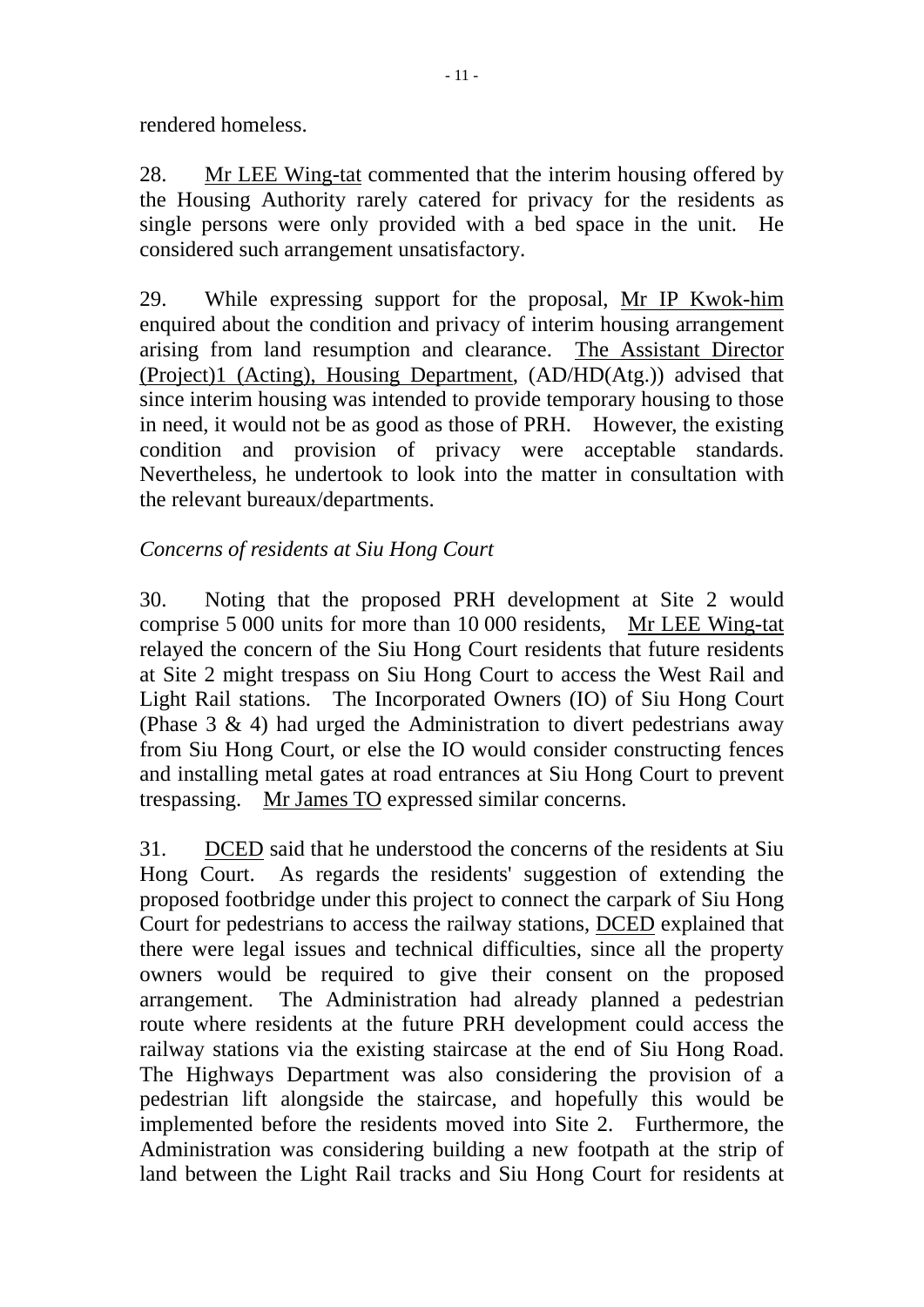the proposed PRH development to access the Light Rail station.

32. Mr LEE Wing-tat noted that Enclosure 1 to PWSC(2010-11)38 did not indicate the width of the proposed footpath and the proposed pedestrian access from Site 2 to the railways stations. He questioned pedestrians would need to walk around the outskirt of Siu Hong Court and take longer time to reach the stations.

33. DCED clarified that the proposed footpath at Tsing Lun Road would be 3.5 metres wide, which was shown on Enclosure 2 to PWSC(2010-11)38. As regards the proposed pedestrian access along Siu Hong Road connecting Site 2 and the railways stations, DCED advised that the entrance of the proposed PRH development would be situated at the junction of Tsing Lun Road and Siu Hong Road, with the railway stations locating at the east thereof. Such arrangement would address the concern of Siu Hong Court residents that residents at Site 2 would not need to trespass on Siu Hong Court while using the proposed new footpath to access the Light Rail station, and the walking time was about six minutes.

34. Mr James TO said that a member of the Tuen Mun District Council had told him that the proposed pedestrian access would take 20 minutes more compared to the access through Siu Hong Court. He proposed to conduct a site visit to ascertain the walking time.

35. DCED reaffirmed that the proposed new footpath would indeed provide a quicker passage for residents at the PRH development to the railway stations, compared to accessing via the shopping centres within Siu Hong Court which took about eight minutes. DCED agreed to accompany Mr James TO to visit the site if necessary. *Community facilities* 

36. Miss Tanya CHAN noted that the IO of Siu Hong Court had requested the construction of a community hall and a sports centre in the vicinity. As these facilities were very important to the development of the community, she enquired whether a new community hall and a sports centre would be built in Tuen Mun Area 54. Expressing a similar concern, Mr LEE Wing-tat sought information on the location of the community hall nearest to Siu Hong Court.

37. AD/HD(Atg.) replied that the Housing Department (HD) had been liaising with the Home Affairs Department (HAD) and the Leisure and Cultural Services Department (LCSD) to closely monitor the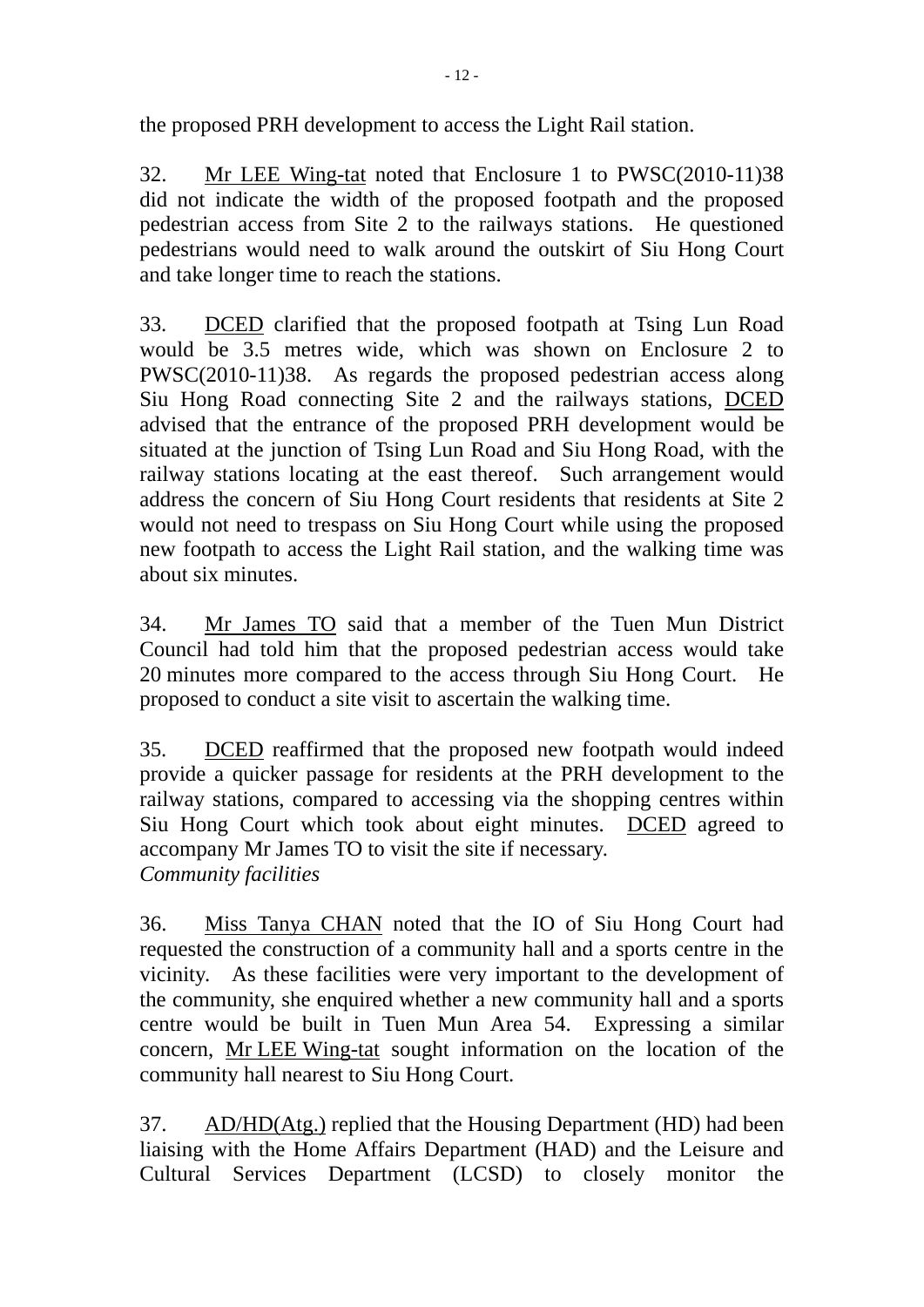development of the area. As there were already eight community halls in different areas of Tuen Mun with two new ones being planned/built, he considered that there should be sufficient community halls in Tuen Mun. AD/HD(Atg.) further advised that the existing community hall nearest to Siu Hong Court was near Tin King Estate. HD would liaise with HAD to review the development of Area 54 and seek suitable site for a new community hall if so warranted. As regards the provision of sports centre, there were various large-scale sports facilities within Tuen Mun, such as the Tsing Tin Playground, the Tuen Mun Tang Shiu Kin Sports Ground, the Tai Hing Sports Centre and the Leung Tin Sports Centre. Moreover, a swimming pool would be built at Sun Wai Court, and a playground in Area 6 Leung Choi Lane. As there would be further development in Area 54, AD/HD(Atg.) undertook to closely liaise with LCSD to see if a sports centre would be needed.

38. Miss Tanya CHAN questioned whether the standard provision of a community hall would meet the present needs of the neighbourhood nowadays. The Chairman advised that at his instruction at the last meeting, the Clerk had written to the Director of Home Affairs requesting the Administration to review the standard provision of a community hall. The Subcommittee had also referred the matter to the Panel of Home Affairs for follow-up.

39. Given that the population of Area 54 would be well over 10 000 and that it would take about 20 to 25 minutes to travel on foot from Siu Hong Court to the Tin King Estate community hall, Mr LEE Wing-tat urged the Administration to seriously consider providing community facilities in Area 54 for the benefit of the whole area. AD/HD(Atg.) clarified that the entire Site 2 had been earmarked for PRH development, and there would not be any land available for building a new community hall or sports centre. However, leisure facilities, such as badminton courts and basketball courts, would be provided within the proposed PRH.

40. Mr LEE Wing-tat considered the designs of HD's architects mundane as evidenced by the same standard blocks deployed for all PRH developments. He urged the Administration to provide more variety to the design. He added that in a PRH development at Kwai Ching two additional floors had been added to a block to provide community facilities for the residents. The Chairman advised that it was necessary to provide ancillary support to a community, and that the relevant policy issues could be followed up by the Panel on Home Affairs.